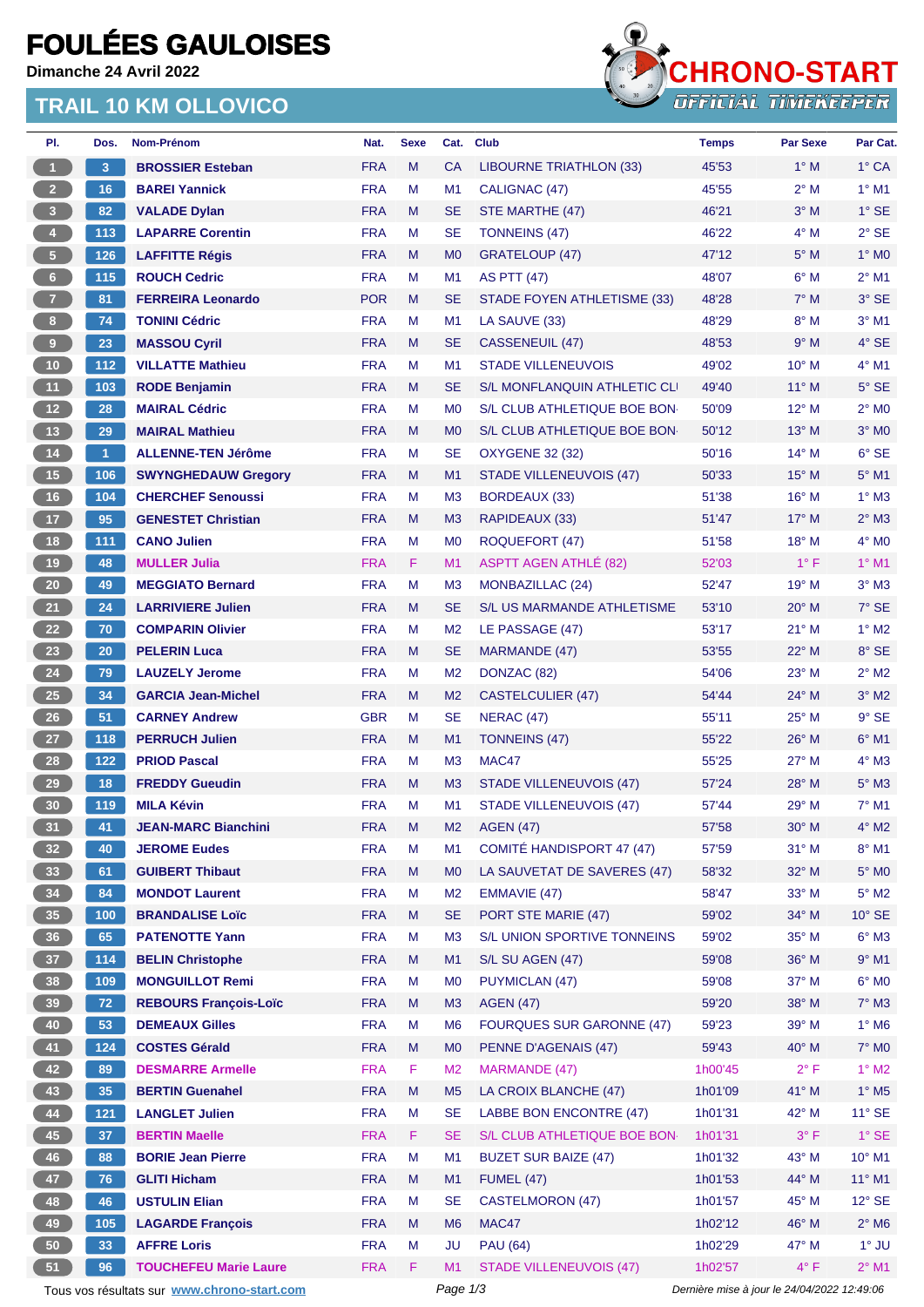# **FOULÉES GAULOISES**

**Dimanche 24 Avril 2022**

### **TRAIL 10 KM OLLOVICO**



| PI.                                                                                                    | Dos.            | Nom-Prénom                   | Nat.       | <b>Sexe</b> | Cat.           | <b>Club</b>                         | <b>Temps</b> | <b>Par Sexe</b> | Par Cat.                   |
|--------------------------------------------------------------------------------------------------------|-----------------|------------------------------|------------|-------------|----------------|-------------------------------------|--------------|-----------------|----------------------------|
| 52                                                                                                     | 11              | <b>PENEAU Patrick</b>        | <b>FRA</b> | M           | M7             | LE PASSAGE D'AGEN (47)              | 1h03'11      | 48° M           | $1^\circ$ M7               |
| 53                                                                                                     | 68              | <b>JEANNEY Christian</b>     | <b>FRA</b> | M           | M <sub>3</sub> | SAINT HILAIRE DE LUSIGNAN (47)      | 1h03'35      | 49° M           | $8^\circ$ M3               |
| 54                                                                                                     | 123             | <b>MIAILHE Pascale</b>       | <b>FRA</b> | F.          | M <sub>3</sub> | <b>MAC 47</b>                       | 1h04'07      | $5^{\circ}$ F   | $1^\circ$ M3               |
| 55                                                                                                     | 83              | <b>BEAUDOU Florian</b>       | <b>FRA</b> | M           | M <sub>1</sub> | SAINT HILAIRE DE LUSIGNAN (47)      | 1h04'21      | $50^\circ$ M    | 12° M1                     |
| 56                                                                                                     | 36              | <b>BERTIN Veronique</b>      | <b>FRA</b> | F.          | M <sub>4</sub> | LA CROIX BLANCHE (47)               | 1h04'26      | $6^{\circ}$ F   | $1^\circ$ M4               |
| 57                                                                                                     | 98              | <b>JOURDAN Stephanie</b>     | <b>FRA</b> | F           | M <sub>2</sub> | <b>S/L MONFLANQUIN ATHLETIC CLI</b> | 1h04'34      | $7^\circ$ F     | $2^{\circ}$ M2             |
| 58                                                                                                     | 78              | <b>GUILLET Veronique</b>     | <b>FRA</b> | F           | M <sub>3</sub> | S/L STADE VILLENEUVE-SUR-LOT        | 1h04'35      | $8^{\circ}$ F   | $2^{\circ}$ M3             |
| 59                                                                                                     | 50              | <b>BEYNEIX Gauthier</b>      | <b>FRA</b> | M           | ES             | <b>FAUGUEROLLES (47)</b>            | 1h04'58      | 51° M           | $1^\circ$ ES               |
| 60                                                                                                     | 120             | <b>PAULIARD Junior</b>       | <b>FRA</b> | M           | M <sub>1</sub> | MARMANDE (47)                       | 1h05'19      | 52° M           | 13° M1                     |
| 61                                                                                                     | 6 <sup>1</sup>  | <b>GRANIOU Jean Pierre</b>   | <b>FRA</b> | M           | M7             | <b>ATHLETIC CLUB FUMELOIS (47)</b>  | 1h06'11      | 53° M           | $2^{\circ}$ M7             |
| 62                                                                                                     | 87              | <b>PIERRE David</b>          | <b>FRA</b> | M           | M <sub>2</sub> | MARMANDE (47)                       | 1h06'27      | 54° M           | $6^{\circ}$ M2             |
| 63                                                                                                     | 66              | <b>GAMBA Patrice</b>         | <b>FRA</b> | М           | M <sub>0</sub> | <b>DURAS (47)</b>                   | 1h06'32      | 55° M           | 8° MO                      |
| 64                                                                                                     | 101             | <b>CAUSSIEU Laurent</b>      | <b>FRA</b> | M           | M <sub>1</sub> | SAINT-PIERRE-DE-CLAIRAC (47)        | 1h06'40      | 56° M           | $14^{\circ}$ M1            |
| 65                                                                                                     | $5\phantom{.}$  | <b>FABRE Cécile</b>          | <b>FRA</b> | F           | M <sub>2</sub> | PUYMICLAN (47)                      | 1h06'41      | 9° F            | $3°$ M2                    |
| 66                                                                                                     | 94              | <b>LIBERSAT Thierry</b>      | <b>FRA</b> | M           | M4             | TONNEINS (47)                       | 1h06'45      | 57° M           | $1^\circ$ M4               |
| 67                                                                                                     | 15              | <b>DAUZAC Celine</b>         | <b>FRA</b> | F           | M <sub>1</sub> | LAPLUME (47)                        | 1h07'29      | $10^{\circ}$ F  | $3°$ M1                    |
| 68                                                                                                     | 57              | <b>DAUZAC Cyrille</b>        | <b>FRA</b> | M           | M <sub>2</sub> | LAPLUME (47)                        | 1h07'41      | 58° M           | $7^\circ$ M2               |
| 69                                                                                                     | 42              | <b>DANIEL Roy</b>            | <b>FRA</b> | М           | M <sub>5</sub> | PINEL HAUTERIVE (47)                | 1h08'30      | $59°$ M         | $2^{\circ}$ M <sub>5</sub> |
| 70                                                                                                     | 73              | <b>BONNEAU Jean Claude</b>   | <b>FRA</b> | M           | M <sub>6</sub> | SAINT MARTIN PETIT (47)             | 1h09'39      | 60° M           | $3°$ M <sub>6</sub>        |
| 71                                                                                                     | $9^{\circ}$     | <b>ILLE Eric</b>             | <b>FRA</b> | М           | M <sub>3</sub> | SAINT-LÉON (47)                     | 1h10'16      | 61° M           | $9°$ M3                    |
| 72                                                                                                     | 69              | <b>BERGER Isabelle</b>       | <b>FRA</b> | F.          | M <sub>5</sub> | <b>SAINTE LIVRADE (47)</b>          | 1h10'27      | $11^{\circ}$ F  | $1^\circ$ M <sub>5</sub>   |
| 73                                                                                                     | 85              | <b>LESPES Jacques</b>        | <b>FRA</b> | М           | M7             | <b>AGEN (47)</b>                    | 1h10'49      | 62° M           | $3°$ M7                    |
| 74                                                                                                     | 44              | <b>RUGGERI Sarah</b>         | <b>FRA</b> | F           | M <sub>0</sub> | <b>CASTELCULIER (47)</b>            | 1h11'09      | $12^{\circ}$ F  | $1^\circ$ MO               |
| 75                                                                                                     | 8               | <b>PESO Céline</b>           | <b>FRA</b> | F           | M <sub>1</sub> | LA REUNION (47)                     | 1h11'16      | $13^{\circ}$ F  | $4^\circ$ M1               |
| 76                                                                                                     | 246             | <b>LEFORT Clément</b>        | <b>FRA</b> | M           | <b>SE</b>      | PEYRIERE (47)                       | 1h11'29      | $63^\circ$ M    | $13^\circ$ SE              |
| 77                                                                                                     | 116             | <b>CARLIER Nicolas</b>       | <b>FRA</b> | M           | M <sub>2</sub> | SAINT HILAIRE DE LUSIGNAN (47)      | 1h11'45      | 64° M           | $8^\circ$ M2               |
| 78                                                                                                     | 110             | <b>THEVENIN Aimée</b>        | <b>FRA</b> | F.          | <b>SE</b>      | ROQUEFORT (47)                      | 1h12'33      | $14^{\circ}$ F  | $2^{\circ}$ SE             |
| 79                                                                                                     | 26              | <b>VALAY Baptiste</b>        | <b>FRA</b> | М           | M <sub>0</sub> | VILLETON (47)                       | 1h13'04      | 65° M           | $9°$ MO                    |
| 80                                                                                                     | 27              | <b>MARTINEZ Marion</b>       | <b>CUB</b> | F           | M1             | <b>LAFITTE SUR LOT (47)</b>         | 1h13'05      | $15^{\circ}$ F  | $5^\circ$ M1               |
| 81                                                                                                     | 80              | <b>CARRINI Marie-Claude</b>  | <b>FRA</b> | F           | M <sub>6</sub> | NERAC (47)                          | 1h13'10      | $16^{\circ}$ F  | $1^\circ$ M6               |
| 82                                                                                                     | 32 <sub>2</sub> | <b>BESSE Cedric</b>          | <b>FRA</b> | м           | M <sub>2</sub> | LES BALTRINGUES (47)                | 1h13'19      | 66° M           | $9^\circ$ M2               |
| 83                                                                                                     | 58              | <b>SALLE Eddie</b>           | <b>FRA</b> | M           | M <sub>2</sub> | <b>BALTRINGUES (47)</b>             | 1h13'19      | 67° M           | $10^{\circ}$ M2            |
| 84                                                                                                     | 12 <sub>2</sub> | <b>VAN-ZINNEN Fabienne</b>   | <b>FRA</b> | F.          | M <sub>5</sub> | <b>ATHLETIC CLUB FUMELOIS (82)</b>  | 1h15'01      | $17^{\circ}$ F  | $2^{\circ}$ M <sub>5</sub> |
| 85                                                                                                     | 56              | <b>KRANZER Maryse</b>        | <b>FRA</b> | F           | M <sub>2</sub> | <b>ATHLETIC CLUB FUMELOIS (46)</b>  | 1h15'19      | $18^{\circ}$ F  | $4^\circ$ M2               |
| 86                                                                                                     | 64              | <b>LAFFITTE Julien</b>       | <b>FRA</b> | M           | M <sub>0</sub> | BAZENS (47)                         | 1h15'50      | 68° M           | $10^{\circ}$ MO            |
| 87                                                                                                     | 63              | <b>KERAUTRET Manon</b>       | <b>FRA</b> | F           | <b>SE</b>      | BAZENS (47)                         | 1h15'51      | 19° F           | $3°$ SE                    |
| 88                                                                                                     | 25              | <b>SAINT GERMAIN Adeline</b> | <b>FRA</b> | F           | <b>SE</b>      | <b>BODY CARDIO PUNCH 47 (47)</b>    | 1h15'57      | $20^{\circ}$ F  | $4^{\circ}$ SE             |
| 89                                                                                                     | 117             | <b>MONIE Marc Antoine</b>    | <b>FRA</b> | M           | M <sub>0</sub> | <b>MONTAGNAC SUR AUVIGNON (47</b>   | 1h16'02      | 69° M           | 11° MO                     |
| 90                                                                                                     | 107             | <b>MORISSET Yann</b>         | <b>FRA</b> | M           | M <sub>0</sub> | <b>PUYMICLAN (47)</b>               | 1h17'55      | 70° M           | 12° MO                     |
| 91                                                                                                     | 108             | <b>VALMY Mickael</b>         | <b>FRA</b> | M           | M <sub>1</sub> | <b>PUYMICLAN (47)</b>               | 1h17'55      | 71° M           | 15° M1                     |
| 92                                                                                                     | 71              | <b>BARBE Aurore</b>          | <b>FRA</b> | F.          | M <sub>0</sub> | <b>HURE (33)</b>                    | 1h18'11      | 21° F           | $2^\circ$ MO               |
| 93                                                                                                     | 19              | <b>MILHAU Noëlle</b>         | <b>FRA</b> | F           | M <sub>2</sub> | <b>BODY CARDIO PUNCH 47 (47)</b>    | 1h18'42      | $22^{\circ}$ F  | $5^\circ$ M2               |
| 94                                                                                                     | 54              | <b>CARRER Michel</b>         | <b>FRA</b> | M           | M <sub>6</sub> | <b>FOURQUES SUR GARONNE (47)</b>    |              | 72° M           | $4^\circ$ M6               |
|                                                                                                        |                 |                              |            |             |                |                                     | 1h18'50      |                 |                            |
| 95                                                                                                     | 47              | <b>LAMBERT Isabelle</b>      | <b>FRA</b> | F           | M <sub>4</sub> | <b>VILLENEUVE SUR LOT (47)</b>      | 1h20'03      | $23^{\circ}$ F  | $2^{\circ}$ M4             |
| 96                                                                                                     | 22              | <b>CHALOUPY Christine</b>    | <b>FRA</b> | F           | M <sub>5</sub> | S/L STADE VILLENEUVE-SUR-LOT        | 1h20'17      | 24°F            | $3°$ M <sub>5</sub>        |
| 97                                                                                                     | 62              | <b>TRICAUD Andre</b>         | <b>FRA</b> | M           | M <sub>5</sub> | <b>ASPTT BERGERAC (24)</b>          | 1h21'51      | 73° M           | $3^\circ$ M <sub>5</sub>   |
| 98                                                                                                     | 60              | <b>BOHAN Richard</b>         | <b>FRA</b> | M           | M <sub>6</sub> | <b>BON ENCONTRE (47)</b>            | 1h22'47      | 74° M           | $5^\circ$ M6               |
| 99                                                                                                     | 93              | <b>DELPECH Christine</b>     | <b>FRA</b> | F           | M4             | <b>DURAS (47)</b>                   | 1h22'59      | $25^{\circ}$ F  | $3°$ M4                    |
| $100$                                                                                                  | 92              | <b>MANCIET Gwénaëlle</b>     | <b>FRA</b> | F.          | <b>SE</b>      | <b>DURAS (47)</b>                   | 1h23'00      | $26^{\circ}$ F  | $5^\circ$ SE               |
| $101$                                                                                                  | 55              | <b>NIEUCEL Henri</b>         | <b>FRA</b> | М           | M7             | <b>VILLENEUVE SUR LOT (47)</b>      | 1h23'50      | 75° M           | $4^{\circ}$ M7             |
| $102$                                                                                                  | 99              | <b>BRANDALISE Romain</b>     | <b>FRA</b> | M           | <b>SE</b>      | PORT-SAINTE-MARIE (47)              | 1h23'52      | 76° M           | $14^\circ$ SE              |
| Page 2/3<br>Dernière mise à jour le 24/04/2022 12:49:06<br>Tous vos résultats sur www.chrono-start.com |                 |                              |            |             |                |                                     |              |                 |                            |